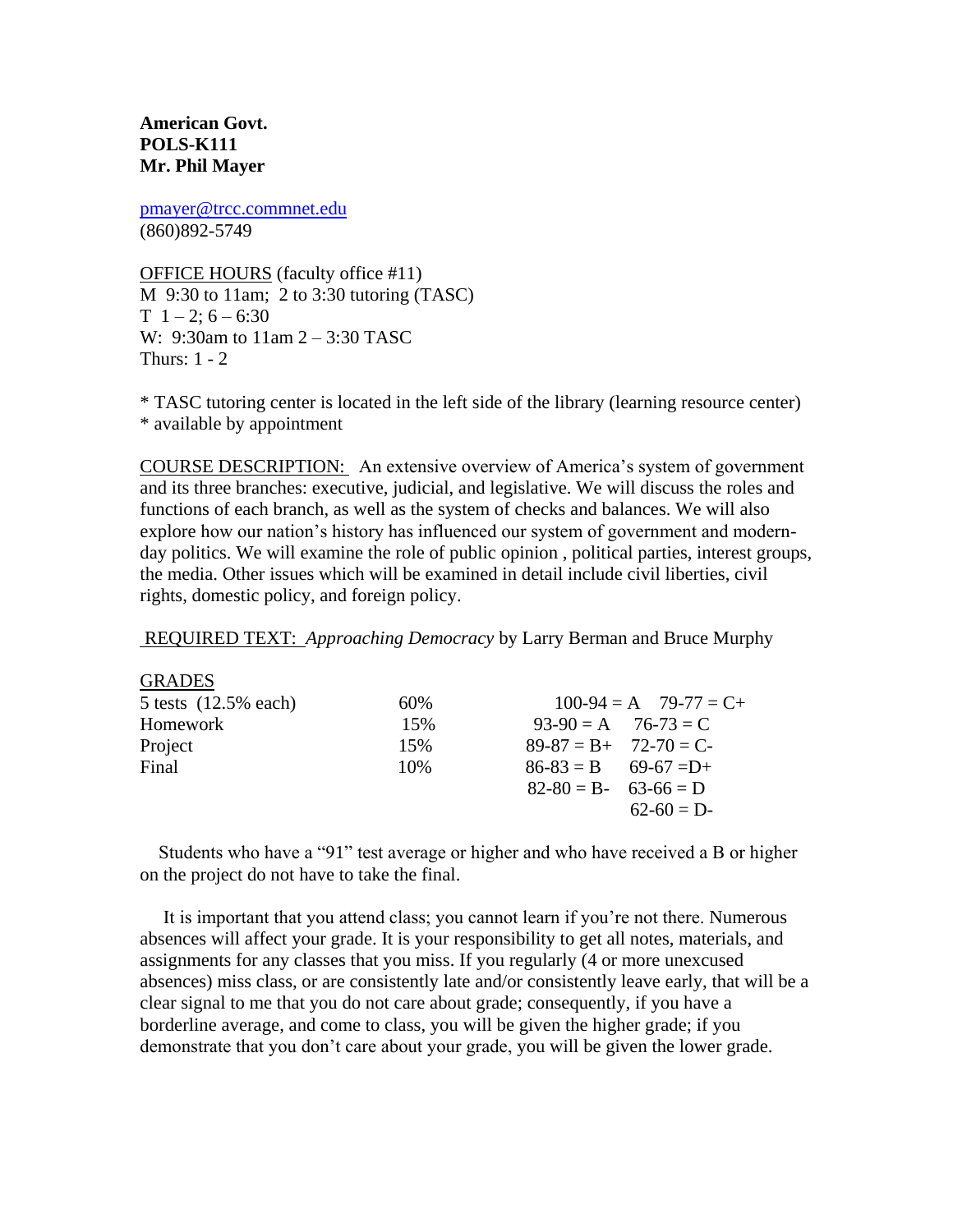I expect all of my students to have the integrity and character to be honest at all times. Students caught cheating will get a "0" on that test, and it will not be dropped. In addition, you may get an "F" in the class regardless of your average.

 I expect students to arrive on time for class, not leave early, and to have gone to the facilities prior to class. Consistent violations are disruptive to your classmates will result in a lower grade.

 We will at times discuss issues which people have different opinions about. Please remember to respect each other and act civilly at all times. If someone says something you disagree with, please raise your hand and wait to be called on.

**Snow:** In the event of wintery weather, please listen to 106.5, Q105, I-98, 1350AM, or WSUB for cancellations. If you do not hear that Three Rivers Community College is closed, that means we are open. You can also look at the website [www.trcc.commnet.edu](http://www.trcc.commnet.edu/) or call the switchboard at 886-0177 for weather info. If you do not hear we are closed, TRCC is open and class will be held. However, if you believe that it is too dangerous to come to class, that's understandable; you are still responsible for finding out what you missed and learning that material.

 **Make-up exams** will be given ONLY if the student has contacted the instructor PRIOR to the test. Make-ups will be administered during my regular office hours ONLY. Students MUST take the exam BY THE NEXT SCHEDULED CLASS TIME – NO EXCEPTIONS. Failure to follow this policy will result in either a grade of 0 on that test, a penalty of 10 to 20 points, and/or a make-up exam that is all essay. You will be allowed to take one make-up exam per class per semester.

 All work must be completed by the end of the semester – **no incompletes. NO EXTRA CREDIT!**

 Ten points per day will be deducted from any assignment that is late. In the real world, those who can't meet deadlines are fired.

\*\*\* The best way to study for my tests is to study my lecture notes and the homework I assign. It is important that students learn ALL of the definitions we discuss in class; toward that end, students will find making "flashcards" with the word on one side and the definition on the other useful. These flashcards can be used to learn about the various graphs we discuss as well.

COURSE OUTLINE

test 1: Chapters 1 to 3 handout: Tuesday, September 11 test 2: Chapters 4 to 6 and amendments: Thursday, Sept. 27 test 3: Chapters 7 to 9: Tuesday, October 16 test 4: Chapters 10 to 12: Thursday, Nov. 1 test 5: Chapters 13 to 15: Thursday, Nov. 15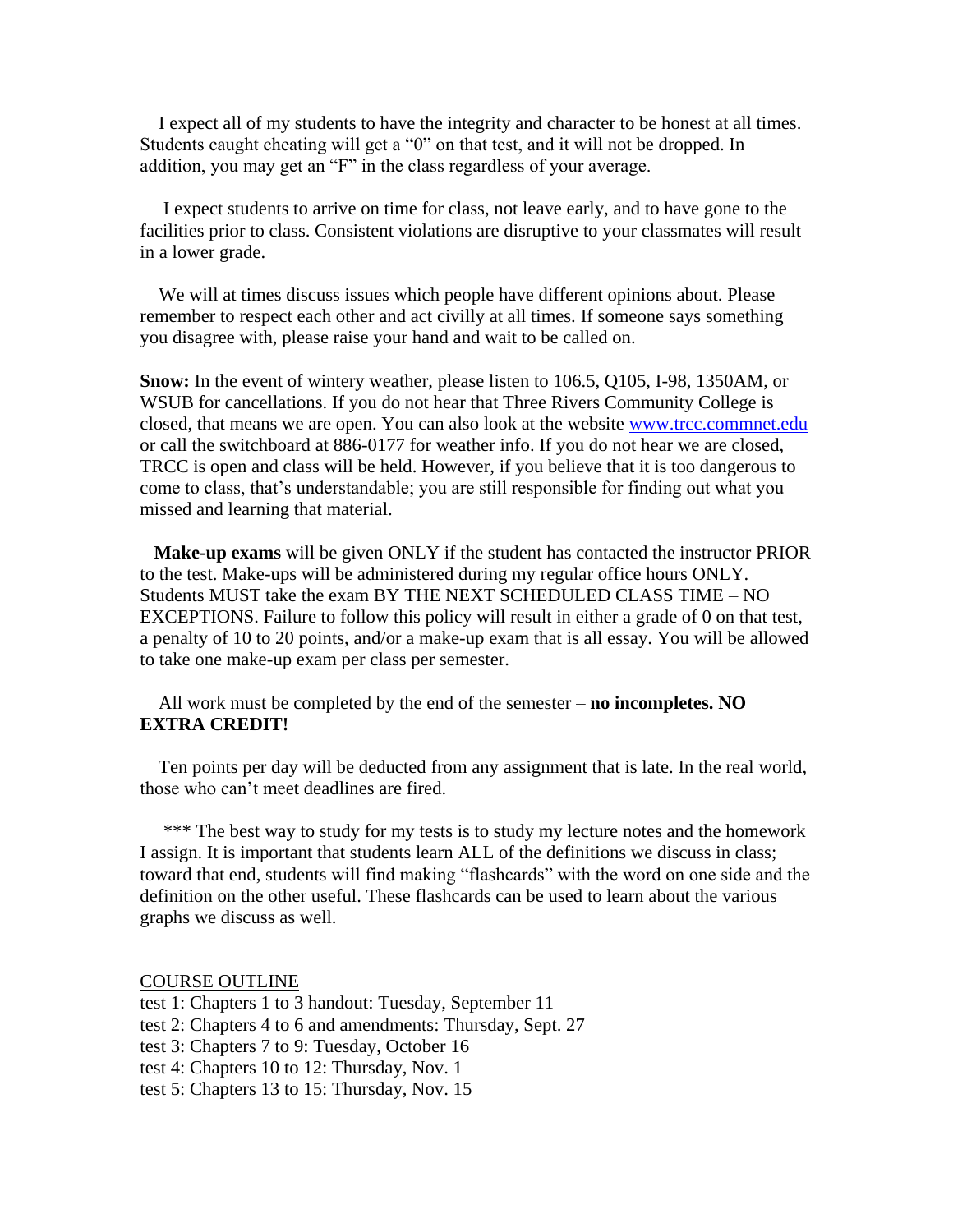Nov. 29, Dec. 4 and Dec 6: oral presentation dates final: chapters 1 to 15: (take-home) due Monday, Dec. 10at noon (NO CLASS – email me final or drop it off at my office (there is a mailbox on the door)

## **Tentative course schedule**

Week August 28: introduction, Chapter 1 and 2 Sept. 4: Chapter 2 and 3; handout Sept. 11: TEST; intro chapter 4 Sept. 18: chapter 4-5 Sept. 25: chapter 5-6: TEST 09/27 Oct. 2: chapter 7-8 Oct. 9: chapter 9, TEST Oct. 16 Oct. 16: TEST Oct. 16, chapter 10, 11 Oct. 23: Chapter 12, 13 Oct. 30: Chapter 13, 14 TEST Nov. 1 Nov. 6: Chapter 14, 15 Nov. 13: Chapter 15, TEST Nov. 15 Nov. 20: NO CLASS Nov. 27: "Gideon's Trumpet" \*\*\* There will be an assignment based on this! Nov. 29, Dec. 4, Dec. 6" oral presentations Final Due on Dec. 10 at 12 noon

The final is cumulative. It is also a take-home exam: students may email their answers or place them in my mailbox.

PROJECT**: DUE Thursday, October 4.** You may drop the paper off in my office, room 11 of the annex or email them to me. (You may email me homework and the take-home final) Grammar is 25% of the grade. Please see the staff of the Writing Center for assistance – they are wonderful and nice and will help you with the paper. You can even email them a paper, and they will reply back with comments.

 I want to select a political issue that interests you and write a 4 to 5 page report on the issue. Begin by describing the issue (what is the problem, what caused the problem, who does it affect, why should we be concerned), then present both sides of the issue. The library has an extensive collection of magazines that will help you, including but not limited to Newsweek, Time, U.S. News, and the Economist. It also has Nexus-Lexus, a computerized database of thousands of Newspapers across the country. The paper must cite at least 8 sources, so that students are exposed to a variety of perspectives on their issue. Grammar is 25% of the grade.

All facts and quotes must be properly cited. All works must be properly cited.

 One-fourth of the grade will be based on an ORAL PRESENTATION. The presentation will be 5 minutes long and should include visual aids (numbers, facts,